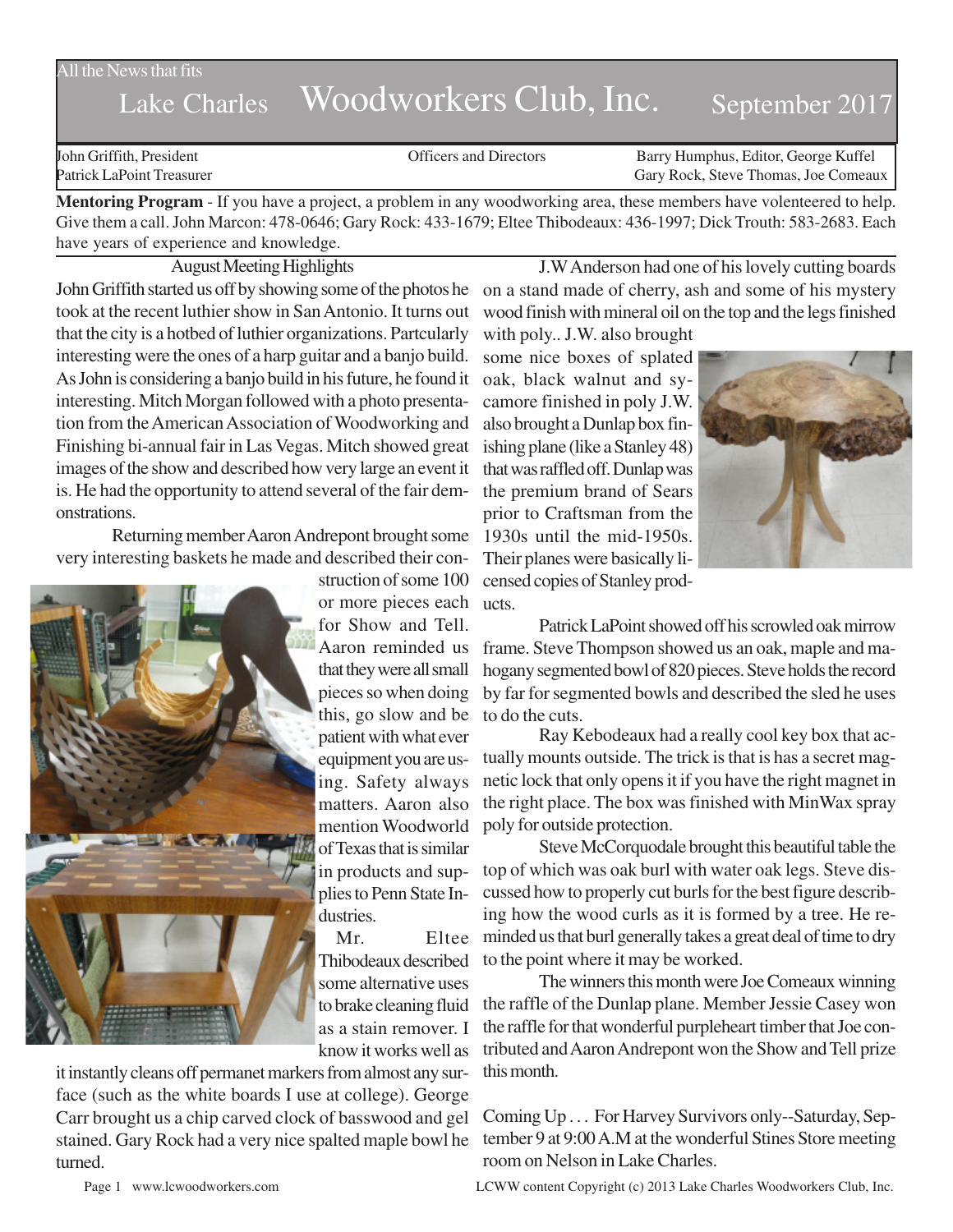Thoughts on Finishes (continued from last month) Your level of experience, the environment in which you work and whether you're set up to spray, all play a part in deciding which finish to use. The temperature and dampness of your shop, as well as the amount of sanding dust in the air, will affect your choice. Dust falling onto a finish does not pose as great a problem with lacquer or shellac as it would with a slow-drying finish such as varnish. Shellac and lacquer are also the least temperamental when it comes to cold temperatures, and they can be modified with retarder additives for hot and humid conditions. Oils and oil-based products dry slowly in cold temperatures and humid conditions, and dust is always a problem when it has time to become embedded in the dried film.

Spray equipment requires a somewhat larger budget and, in most cases, expensive equipment to exhaust the overspray. There's also a learning curve with spraying, so it will likely take some practice before you get decent results. Choose a finish to match your skill level. In fact with spray, consider starting small with a low-cost spray unit and practice. Even pray-on paint can be good practice for a fine even finish of an object.

Spray equipment requires a larger budget and, in most cases, expensive equipment to exhaust the overspray. There's also a learning curve with spraying, so it will likely take some practice before you get decent results. The type of finish will notably affect the look of the wood

Do you want a natural "in-the-wood" finish? Or does your work demand an elegant, deep, glass-smooth finish? Is the color of the finish a problem, or will yellowing of the finish be a problem down the road?

Traditionally, woodworkers have turned to oil, wax or oil and varnish blends (such as Watco) for a natural-looking finish. None of these easy-to-apply finishes dries to form a hard surface film. However, you can get a natural-looking effect with any finish — including varnish, shellac and lacquer — as long as you don't build it up more than a few coats and you rub out the dried film with steel wool. But if your goal is a filled-pore, deep, lustrous finish, you must use a hard, filmforming finish (varnish, shellac or lacquer). This type of finish is also mandatory when you have to perform complex coloring options like toning and glazing.

The color and the penetration of the finish itself may be an issue. Orange shellac and phenolic-resin varnish both have colors that may be too dark for woods that you may want to keep as light as possible. In addition, many finishes deepen or darken the wood surface. In most cases this is desirable, because it adds depth and increases luster. However, you may want to downplay any deepening effect. Some delicately figured woods (such as pearwood) will appear muddy when an oil finish is applied.

Oil and oil-based varnish, solvent-based lacquer and shellac all deepen the color of the wood and increase surface

luster the most. These finishes wet the cells of the wood, penetrating into the surface. Other film finishes — notably water-based finishes and some catalyzed lacquers — tend to lie on the surface. By not penetrating it as much, they make the wood appear lighter in color.

The plastic look that's sometimes ascribed to polyurethane and catalyzed lacquers has more to do with the incorrect application of these finishes than it does with the finishes themselves. On open-pored woods (plainsawn ash or oak, for example) the application of thick varnish and lacquer can result in a soupy look on the surface. This is a consequence of the finish film bridging across the open pores rather than flowing into them. By reducing these finishes you can achieve more attractive results. My favorite method to apply oil-based polyurethane is to thin the finish 50% with mineral spirits, add 25% boiled linseed oil and a few drops of Japan dryer and wipe it on. It is the finish that George Kuffel and I used on a beach house dining table nearly twenty years ago and it's held up very well.

A finish film that turns yellow with age will be noticeable with unstained, light-colored woods, such as maple or birch. An acrylic finish, water- or solvent-based, does not have this problem. Paste wax and some catalyzed finishes also will not yellow. But you must also think about safety and the environment.

A solvent-based finish, such as varnish and lacquer, contains a good deal of organic solvents, which can affect the environment as well as your health. It's also highly flammable. If these particulars pose a problem for you, use a water-based finish to eliminate the fire hazard and to mitigate the environmental and health impact. Pure oil is a surprisingly good alternative to a solvent-based lacquer or varnish: Pure oil contains no solvents and comes from renewable resources. However, oil-soaked rags must be disposed of carefully. Shellac is also a good alternative. The solvent for shellac, ethyl alcohol, is distilled from corn, and most people don't find the fleeting sweet odor objectionable.

All finishes are nontoxic when fully cured, despite what you may have read or heard. Once the solvents have evaporated, any cured film is safe for contact with food. This does not mean that the finish itself is safe to gobble up. It means simply that additives such as heavy-metal driers and plasticizers are encapsulated well enough that they do not migrate into your food. Wax and shellac (apples and candy are coated with these) are the only edible finishes that I'm aware of, besides mineral oil, which is sold as a laxative.

Spraying wastes a great deal of the finish material, and the organic solvents are dispersed into the air. Brushing or wiping on a finish is a practical, though less speedy, alternative. So consider the reliable brush while not as fast, it does help reduce airborne polution in the environment and your lungs.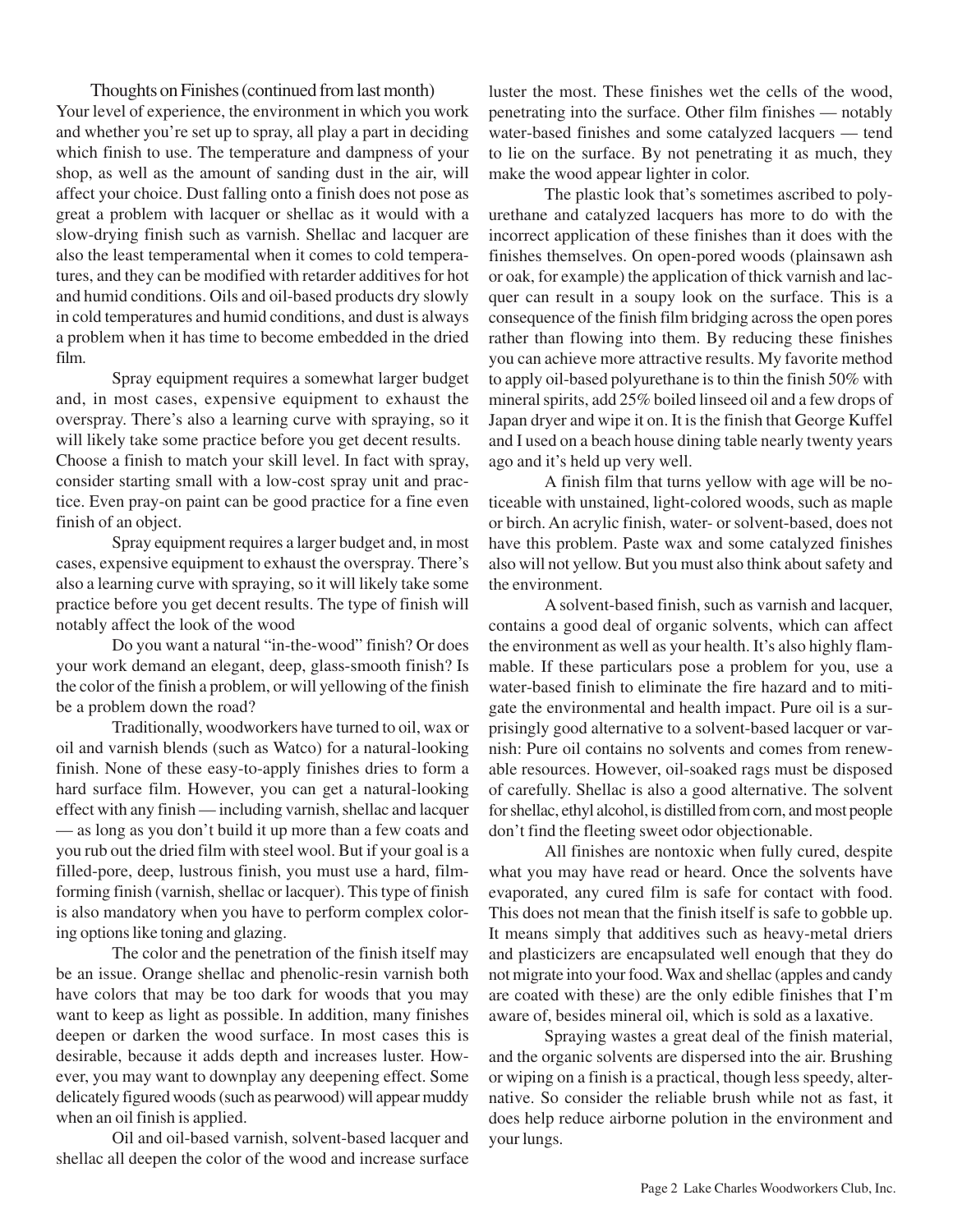## SawStop and It's Legal Future

In 2015, about 4,500 people in the U.S., lost a finger or other body part to table-saw incidents -- about twelve per day in the U.S. alone. Most of those injuries did not have to happen thanks to a technology invented in 1999 by entrepreneur Dr. Stephen Gass (PhD in physics and a JD). By giving his blade a slight electrical charge, his saw is able to detect contact with flesh and stop spining in a few miliseconds. A widely circulated video shows a test with a hot dog that leaves the wiener almost unscathed. In fact, member Ray Kibodeaux has one of the saws produced by SawStop and highly recommend the machine and Mitch Morgan just got back from a conference where he saw a demonstration of the technology.

At first glance, SawStop seems like a safety dream. A garage tinkerer comes up with a great idea, builds a product around it, and the world becomes a better place. As time has gone on, other companies have introduced similar products. In March, 2017, SawStop successfully stopped Bosch from importing saws equipped with their REAXX safety system into the USA via a FTC ruling. This not only impacts sales of new saws, but parts for existing equipment. Who gets screwed here? Unfortunately, it's the owners of the Bosch saws, who now have a safety feature they might not be able to use in the future. This has earned some bad press for SawStop in forums and on websites, where users have gone as far as to call SawStop a patent troll. But there is no question that the SawStop system works by saving grevious injuryto hands, fingers and other body parts.

The controversy started around Gass, who invented the system. Gass isn't a carpenter by trade. Woodworking was a hobby for Gass. Dr. Gass didn't want to be in the tool industry. He came up with an idea, patented it, and wanted to license the technology to the tool industry. SawStop began selling tools because the tool industry wasn't onboard with Gass's ideas. Glass almost did a deal with Ryobi that fell through and then several suit insured between the two firms.

In 2008, another organization decided to step into it - the Power Tool Institute (PTI) which represents a number of power tool manufactures. They claimed before Congress that the SawStop unit had several defects. Included in these were: required the user to come into contact with a blade before activation; unproven durability; false trips (wet wood); costly (blade and cartridge); more expensive. The PTI also complained that tool manufactures might have to pay royalties (oh no!).

In 2015, Bosch introduced the first real competitor system called REAXX Jobsite which also used a technology that saves fingers. Like the SawStop, REAXX withdraws the blade below the table but does not damage the blade. Pro Tools published an article comparing the saws. They found that both did the job of preventing significant damage in their tests and both were well designed. The SawStop made two minor scratches with the Bosch making four. Both save fingers.

In September 2016, Judge Thomas B. Pender made an initial determination that the new Bosch design infringes on certain SawStop patents, confirming the FTC ruling. In February 2017, the ruling entered a 60-day review period, giving attorneys time to comment before it would become final. In a separate legal action, Bosch attempted to have the SawStop patents invalidated. On March 31, 2017, the Patent Trial and Appeal Board denied Bosch the institution of Inter Partes Review, thereby leaving the SawStop patents in force.

The International Trade Commission ruled to ban the import of REAXX saws and equipment. Bosch has said they will appeal the decision. While the saws can't be imported, you can still buy them from Amazon. This most likely is distributor stock. For people who already bought the saw, this means they won't be able to buy the activation cartridges. So the safer saw they paid extra for is now an ordinary table saw. For now, Bosch is getting around this import issue by producing the activation cartridges here in the USA.

In May, 2017, the Consumer Products Safety Commission (CPSC) announced plans for a new rule possibly taking place in the coming months. The regulators are considering whether to make the Gass technology mandatory in the table-saw industry.

On Wednesday, August 9, 2017, the CPSC again held hearings on table saw safety. Despite statements made by the saw industry (PTI) claiming they are making their saws safer, without resorting to a finger detection technology, injuries and amputations continue to rise, and now stand at over 4000 per year. Joshua Ward testified that he lost two fingers in a high school accident, and is unable to continue as a firefighter.

The closest parallel we can find to a story like this is that of the seat belt. The three-point belt was invented by Nils Bohlin while he worked for Volvo.The difference is that Volvo recognized how important belts were and ensured the technology would be free for any automaker.

Is the SawStop the story of an inventor who is just trying to make the world safer? An egomaniac who wants to control the tool world and force everyone to use (and rightfully pay for) his system? Or something in between? *Barry Humphus*